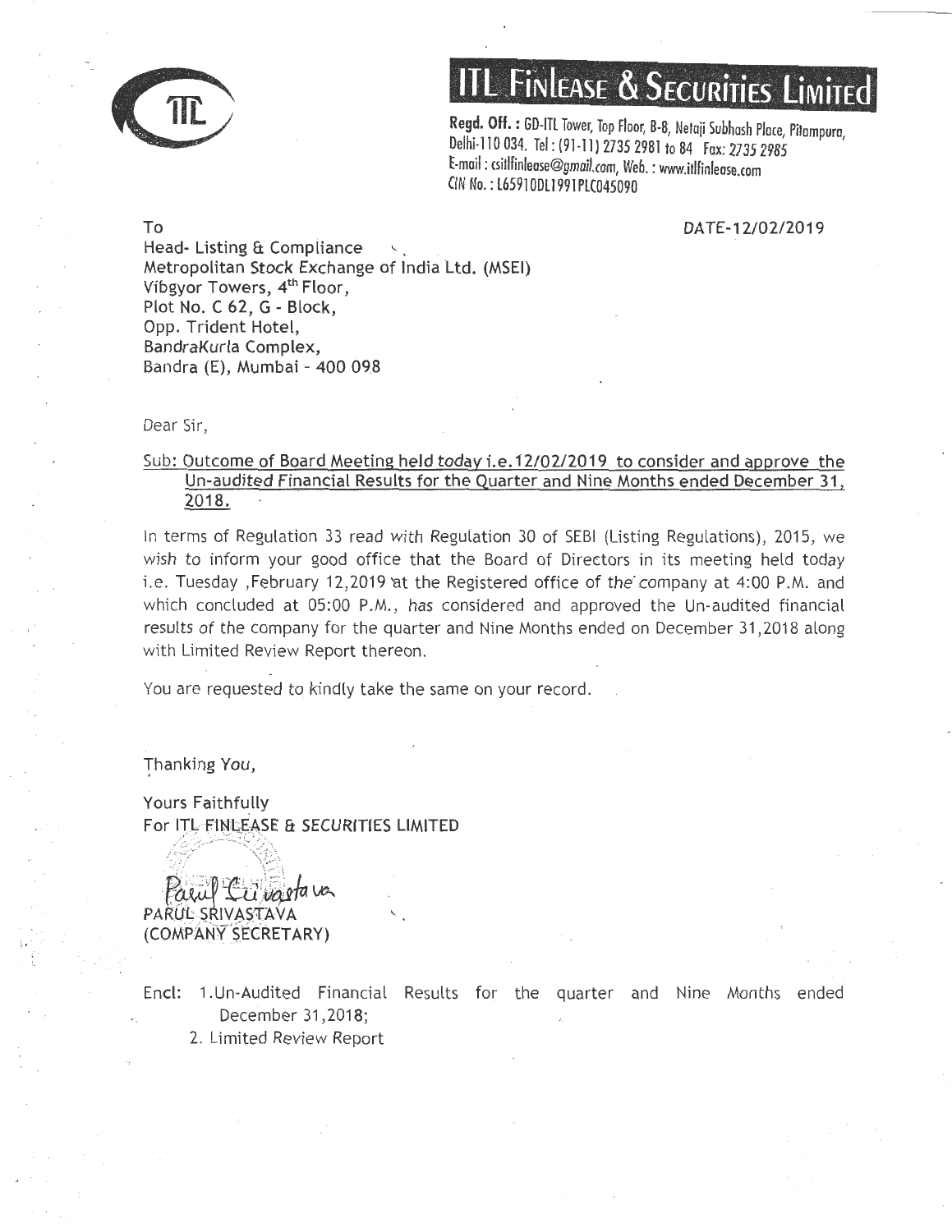#### ITL FINLEASE & SECURITIES LIMITED

Registered Office: B- 08, GO- ITL Tower, Top Floor

Netaji Subhash Place, Pitampura, Delhi - 110034

#### E-mail:csitlfinlease.com, CIN:L659100L1991 PLC045090, Web Site: www.itlfinlease.com

#### *Statement of Un-Audited Financial Results for the quarter and nine months ended on December 31, 2018*

|  |                |                                                                                    |                                   | <b>Quarter Ended</b>                           |                                                         | <b>Nine Months Ended</b>                              |                          | (Rs. in lacs)          |
|--|----------------|------------------------------------------------------------------------------------|-----------------------------------|------------------------------------------------|---------------------------------------------------------|-------------------------------------------------------|--------------------------|------------------------|
|  |                | Particulars                                                                        | 3 months ended in<br>current year | Preceding 3<br>months ended in<br>current year | Corresponding 3<br>months ended in<br>the previous year | 9 months ended in   9 months ended in<br>current year | previous year            | Previous Year<br>ended |
|  |                |                                                                                    | (31/12/2018)                      | (30/09/2018)                                   | (31/12/2017)                                            | (31/12/2018)                                          | (31/12/2017)             | (31/03/2018)           |
|  |                | (Refer Notes Below)                                                                | Un-audited                        | Un-audited                                     | Un-audited                                              | Un-audited                                            | Un-audited               | (Audited)              |
|  |                | Revenue From Operations                                                            | 6.85                              | 9.23                                           | 7.63                                                    | 26.09                                                 | 27.54                    | 77.28                  |
|  | $\mathbf{II}$  | Other Income                                                                       |                                   |                                                |                                                         |                                                       |                          |                        |
|  | $\mathbf{III}$ | Total Revenue (i+II)                                                               | 6.85                              | 9.23                                           | 7.63                                                    | 26.09                                                 | 27.54                    | 77.28                  |
|  | IV             | <b>EXPENSES</b>                                                                    |                                   |                                                |                                                         |                                                       |                          |                        |
|  |                | Cost of materials consumed                                                         |                                   |                                                |                                                         |                                                       | $\overline{\phantom{a}}$ |                        |
|  |                | Purchases of Stock-in-Trade                                                        |                                   |                                                |                                                         |                                                       |                          |                        |
|  |                | Changes in inventories of finished goods                                           |                                   |                                                |                                                         |                                                       |                          |                        |
|  |                | Work-in-progress and Stock-in-Trade                                                |                                   |                                                |                                                         |                                                       |                          |                        |
|  |                | Employee benefits expense                                                          | 10.69                             | 10.35                                          | 9.00                                                    | 27.70                                                 | 24.49                    | 42.40                  |
|  |                | Finance costs                                                                      |                                   |                                                |                                                         |                                                       |                          |                        |
|  |                | Depreciation and amortization expense                                              |                                   |                                                |                                                         |                                                       |                          | 2.33                   |
|  |                | Other expenses                                                                     | 1.11                              | 1.56                                           | 2.14                                                    | 4.12                                                  | 4.79                     | 6.60                   |
|  |                | <b>Total expenses</b>                                                              | 11.80                             | 11.91                                          | 11.14                                                   | 31.81                                                 | 29.28                    | 51.33                  |
|  | $\vee$         | Profit/(loss) before exceptional items and<br>extraordinary items and tax (III-IV) | (4.95)                            | (2.67)                                         | (3.50)                                                  | (5.73)                                                | (1.73)                   | 25.95                  |
|  | V <sub>l</sub> | <b>Exceptional Items</b>                                                           |                                   |                                                |                                                         |                                                       |                          | 0.95                   |
|  | VII            | Profit/(loss) before extraordinary items and tax<br>$(V-VI)$                       |                                   |                                                |                                                         | $\;$                                                  |                          | 25.00                  |
|  | VIII           | Extraordinary items                                                                |                                   |                                                |                                                         |                                                       |                          |                        |
|  | IX             | Profit before tax (VII-VIII)                                                       | (4.95)                            | (2.67)                                         | (3.50)                                                  | (5.73)                                                | (1.73)                   | 25.00                  |
|  | $\times$       | Tax expense:                                                                       |                                   |                                                |                                                         |                                                       |                          |                        |
|  |                | (1) Current tax                                                                    |                                   |                                                |                                                         |                                                       |                          | 8.05                   |
|  |                | (2) Deferred tax                                                                   |                                   |                                                |                                                         |                                                       |                          | $-0.42$                |
|  |                | (3) Tax exp related to prior years                                                 |                                   |                                                |                                                         |                                                       |                          | $-0.69$                |
|  | XI             | Profit (Loss) for the period from continuing<br>operations (VII-VIII)              | (4.95)                            | (2.67)                                         | (3.50)                                                  | (5.73)                                                | (1.73)                   | 18.06                  |
|  | XII            | Profit/(loss) from discontinuing operations                                        |                                   |                                                |                                                         |                                                       |                          |                        |
|  | XIII           | Tax expense of discontinuing operations                                            |                                   |                                                |                                                         |                                                       |                          |                        |
|  | XIV            | Profit/(loss) from Discontinuing operations<br>(after tax) (XII-XIII)              |                                   |                                                |                                                         |                                                       |                          | -3                     |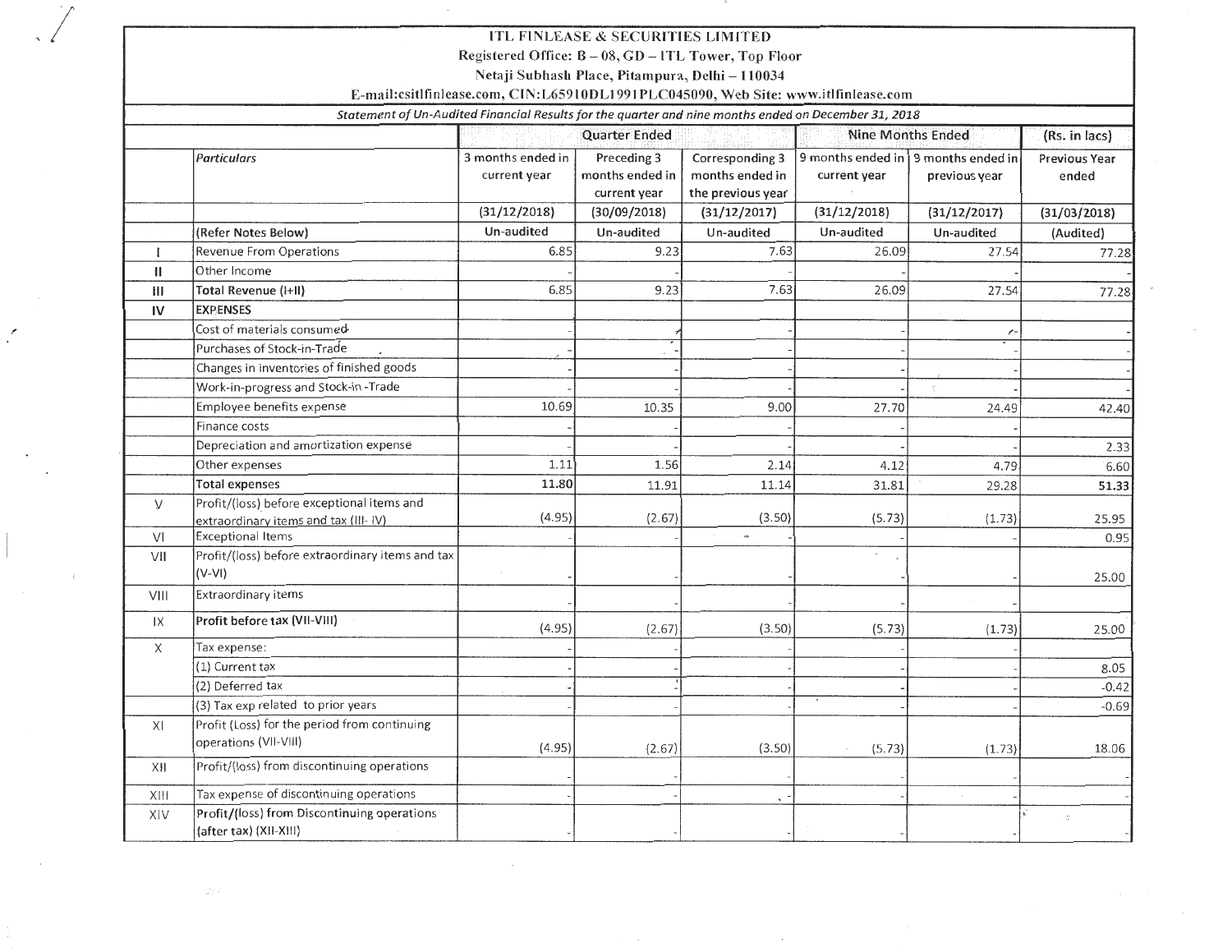| XV  | Profit/(loss) for the period (XI+XIV) | (4.95)  | (2.67)  | (3.50) | (5.73) | (1.73) | 18.06 |
|-----|---------------------------------------|---------|---------|--------|--------|--------|-------|
| XVI | Earnings per equity share             |         |         |        |        |        |       |
|     | $(1)$ Basic                           | $-0.10$ | $-0.05$ | (0.07) | (0.12) | (0.03) | 0.38  |
|     | $(2)$ Diluted                         | $-0.10$ | $-0.05$ | (0.07) | (0.12) | (0.03) | 0.38  |
|     |                                       |         |         |        |        |        |       |

#### **Note:**

1. The above Financial Results have been prepared on the basis of accounting policies adopted by the company for preparing the statutory accounts in the past and were reviewd by the Audit Committee.

2. Provision for Income Tax includes Deferred Tax, pursuant to provisions of accounting standard AS22.

3. The Un-Audited Financial Results for the quarter ended on 31.12.2018, have been reviewed by the Audit Committee and approved by the Board of Directors in their respective meeting held on 12/02/2019

4. The above statement is as per Schedule **Ill** of the Companies Act, 2013-.

5. The Limited Review Report as required under Regulation 33 of SEBI (Listing Obligations & Disclosure Requirement) Regulations, 2015 have been prepared by Statutory Auditors.

 $\blacksquare$ 

*t* 

6. Segment Results are not applicable on the company.

**R ITL FIN\ EASE & SECURITIES LTD (B.L.Gupta) DIN: 00143031 Place: New Delhi Date:** 12/2/2019

I"